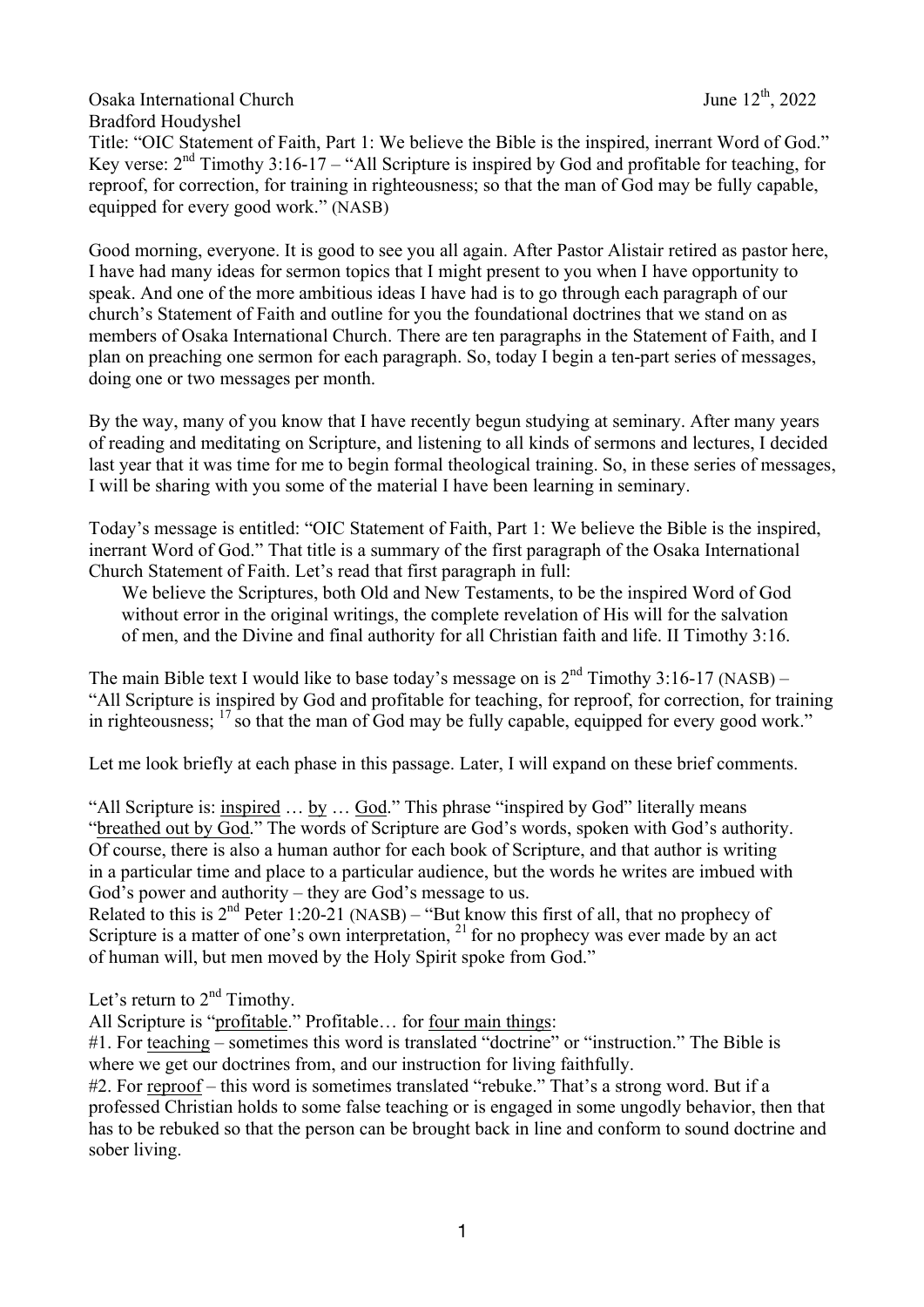#3. For correction. This is a more positive-sounding word than the last one. We all make mistakes, and we all need to be corrected sometimes. Scripture shows each of us the places in our lives where we need to correct our thinking or our actions.

#4. For training in righteousness. Training. Another word with a positive connotation. I have been living as a Christian for many decades, but I often feel like I am still "in training." This is a life-long process, and the Scriptures are an inexhaustible source of instruction for us on how to live our lives … how to be conformed more and more to the image of Christ. That should be our goal in this life.

Let's look at verse 17 – "so that the man of God may be fully capable, equipped for every good work." After Scripture has instructed us and trained us, we will be fully equipped to do the work that God has set forth for us. Fully capable. Fully equipped.

This brings to mind Ephesians 4:11-12 (NASB) – "And He gave some as apostles, some as prophets, some as evangelists, some as pastors and teachers,  $\frac{12}{12}$  for the equipping of the saints for the work of ministry, for the building up of the body of Christ."

Verse 12 again: *for the equipping of the saints for the work of ministry.*

God has given us apostles and prophets and pastors and teachers … to equip you and me (us regular church members) to do the work of the ministry, playing our part in building up the "Body of Christ," meaning the church. The Scripture and the God-given teachers equip you and me to do the work of ministry.

Well, that is a quick overview of  $2<sup>nd</sup>$  Timothy 3:16-17. Let us now look in more detail at that passage and at some key phrases in the first paragraph of the OIC Statement of Faith.

## Part 1: The Scripture.

At the point in time when Paul is writing, this term "Scripture" referred to the Old Testament, and Christians have always valued the Old Testament as crucial sacred writings foundational to the Christian faith. Indeed, Paul says something interesting in the preceding verse, in verse 15 of 2nd Timothy 3 (NASB) … he says about Timothy, "And that from childhood you have known the sacred writings which are able to give you the wisdom that leads to salvation through faith which is in Christ Jesus." Those "sacred writings" are the Old Testament, and we can see here that the apostles believed that those writings pointed to salvation in Jesus Christ.

Indeed, we see this explicated in Luke 24:44-48 (NASB), where Jesus, after His resurrection, says to the disciples: "Now He said to them, "These are My words which I spoke to you while I was still with you, that all the things that are written about Me in the Law of Moses and the Prophets and the Psalms must be fulfilled." <sup>45</sup> Then He opened their minds to understand the Scriptures, <sup>46</sup> and He said to them, "So it is written, that the Christ would suffer and rise from the dead on the third day,  $47$  and that repentance for forgiveness of sins would be proclaimed in His name to all the nations, beginning from Jerusalem. <sup>48</sup> You are witnesses of these things."

I don't have time today to show you all the places in the Old Testament where there are prophesies of the coming Messiah and God's unfolding plan for the salvation of mankind. But as the apostles came to understand these things, through the illumination of the Holy Spirit, they proclaimed this gospel message to other lands.

The Greek word for "Scripture" in Luke 24:45 and  $2<sup>nd</sup>$  Timothy 3:16 is *graph* $\bar{e}$  (pronounced graf-ay'). This word occurs 51 times in the New Testament and it always refers to the canonical Old Testament scripture. However, there are two places in the New Testament where this word seems to have a broader scope.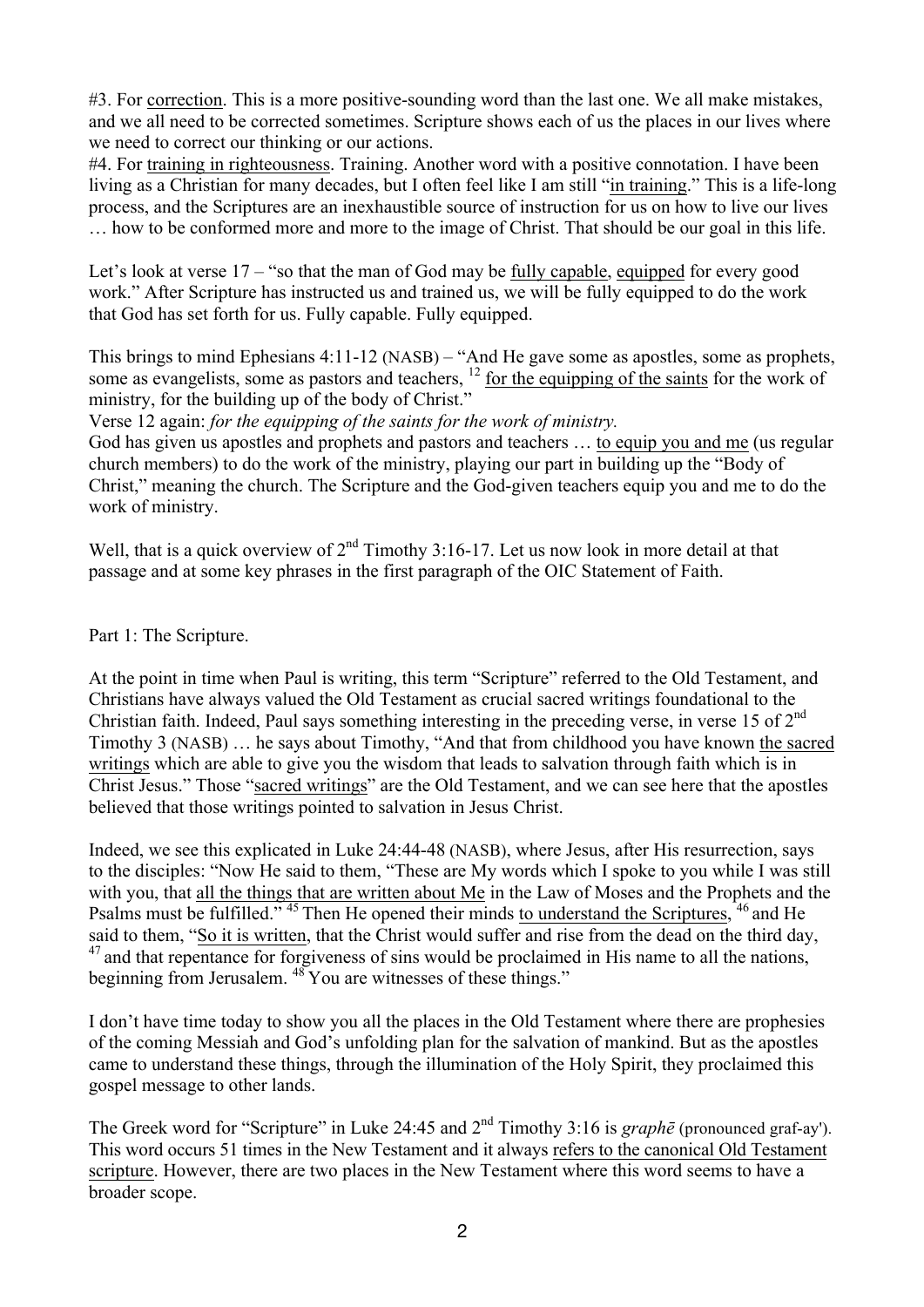Let's look at  $1<sup>st</sup>$  Timothy 5:18 (ESV) – "For the Scripture says, "You shall not muzzle an ox when it treads out the grain," and, "The laborer deserves his wages"." The first quotation here comes from the Old Testament, from the book of Deuteronomy. The second quotation comes from the Gospel of Luke, chapter 10 verse 7. From the Gospel of Luke. What Jesus said was written down by Luke: "The laborer deserves his wages." And what Luke wrote in the New Testament is being called "Scripture" in 1<sup>st</sup> Timothy 5:18.

Another interesting reference comes in  $2<sup>nd</sup>$  Peter 3:15-16 (ESV) – "And count the patience of our Lord as salvation, just as our beloved brother Paul also wrote to you according to the wisdom given him, <sup>16</sup> as he does in all his letters when he speaks in them of these matters. There are some things in them that are hard to understand, which the ignorant and unstable twist to their own destruction, as they do the other Scriptures."

I would like to highlight two things we see here. First, there seems to be a collection of Paul's letters circulating among the churches during the lifetime of the apostles. Already, Paul's letters were special to the Christian community and being shared among them. Second, the Apostle Peter is saying that the Apostle Paul's letters are included among "the Scriptures." Again, this is that Greek word *graphē*, which refers to the canonical Old Testament. But here we see that this word is being used for New Testament material as well – in those two examples I've just given you.

A moment ago, I used the adjective "canonical" to describe the Old Testament. The noun form of this word is "canon," and we often use this word to speak of "the canon of Scripture." The word "canon" means the list of books officially recognized by the community of faith as being the authoritative books of Scripture. The original Greek word is *kanōn* (κανών), and it means a "measuring stick" or a "<u>ruler</u>." When speaking of Scripture, this word refers to those books of the Bible that are recognized as the authoritative books inspired by God. That means that these are the books which are the proper measure by which any teaching or any behavior is evaluated. As is said in our Statement of Faith, the Bible is "the Divine and final authority for all Christian faith and life."

Part 2: All Scripture is "inspired by God" ... "breathed out by God." The Greek word here is theopneustos (pronounced theh-op'-nyoo-stos). "Theo," meaning "God." And "pneustos," meaning "breathed in" or "given by inspiration."

The very words in this book, the Bible, have been given to us by inspiration of God. Some people have imagined this process as a type of *dictation* – that God is dictating words to the human author. No, not quite …that isn't the right way to view the process. Of course, we can find some examples in Scripture where God's precise verbal utterance is written down word for word. One example might be the giving of the Ten Commandments and other portions of the Law of Moses. But, generally speaking, inspiration by God is not a mechanical process, which is what is implied if we use the word *dictation*.

Evangelicals generally prefer to describe the process of writing down Scripture as the "verbal plenary inspiration" of Scripture. "Verbal plenary inspiration." In this viewpoint, God produced in the written Scripture the very words that He wanted. "Verbal" means *words*. "Plenary" means *everything*. Every word in Scripture is inspired by our God.

And, of course, since they're inspired by God, the words of Scripture reflect God's character of truthfulness, holiness, and authority.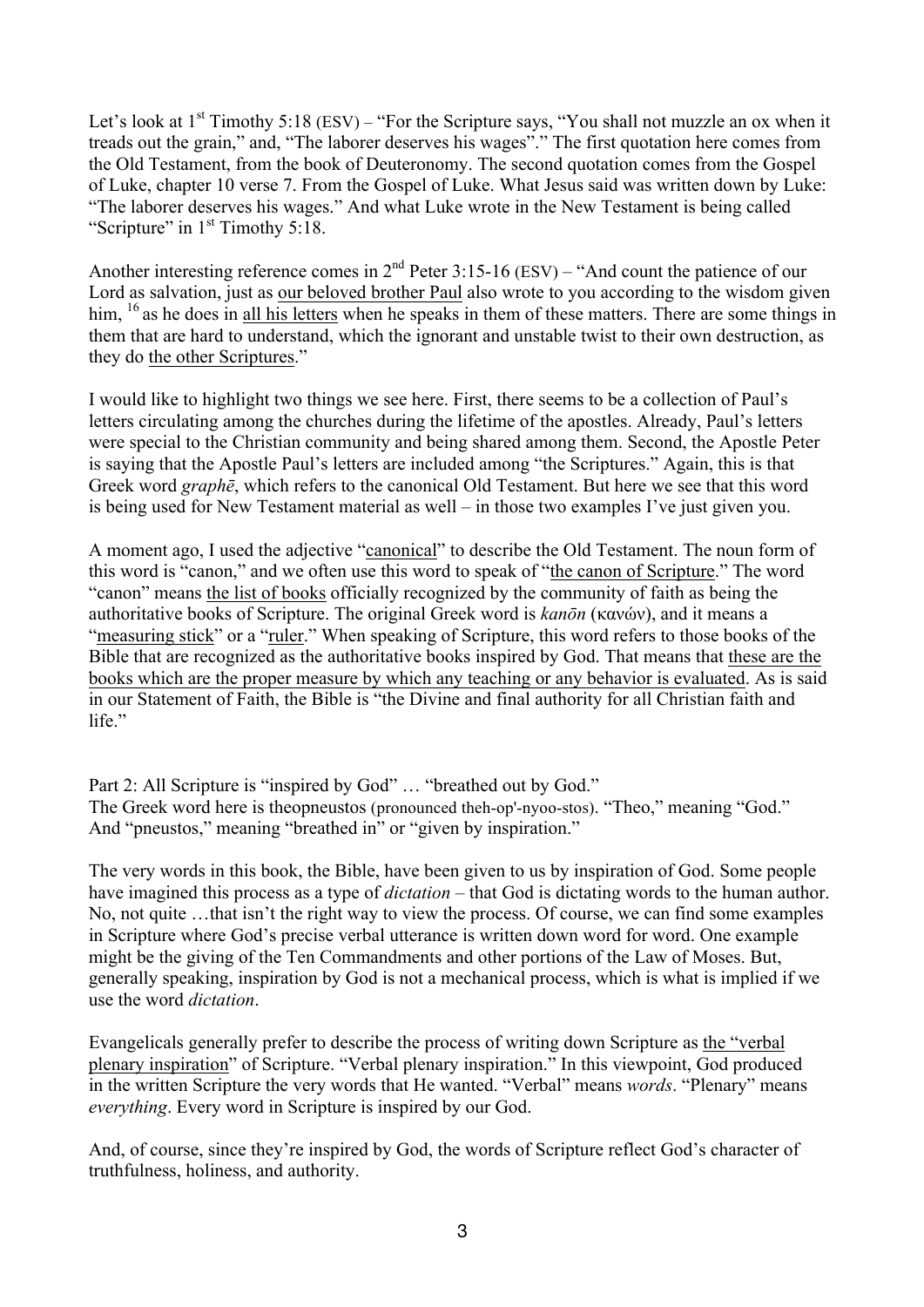I would like to share a quotation with you from one of the essays in my ESV Study Bible. This quote comes from the essay on Biblical Doctrine:

The Bible is "God-breathed" and gets its true, authoritative, powerful, holy character from God himself, who inspired human authors to write exactly what he wanted them to write. Instead of God merely dictating the words to them, God worked through their unique personalities and circumstances. Scripture is therefore both fully human and fully divine. It is both the testimony of men to God's revelation, and divine revelation itself.

Let me read that last sentence again: "Scripture … is both the testimony of men to God's revelation, and divine revelation itself"

Well, I have reached the halfway point of today's sermon. For the second half of today's message, I would like to focus on the first paragraph of the OIC Statement of Faith. Let's read it again: We believe the Scriptures, both Old and New Testaments, to be the inspired Word of God

without error in the original writings, the complete revelation of His will for the salvation of men, and the Divine and final authority for all Christian faith and life.

I would like to focus on the following phrases:

- § *without error in the original writings*
- § *the complete revelation of His will for the salvation of men*
- § *the Divine and final authority for all Christian faith and life*

Part 3: The Bible is "*without error in the original writings*." We call this the doctrine of the "inerrancy of Scripture." First, I would like to share a few verses with you declaring the truthfulness of God's Word. Then, I'd like to share another quotation with you.

Psalm 119:160 (ESV) – "The sum of Your word is truth, and every one of Your righteous rules endures forever."

In John 17:17 (ESV), Jesus is praying to His Father – "Sanctify them [the disciples] in the truth; Your word is truth." *Your word is truth.*

In Colossians 1:5 (ESV), Paul writes this – "Because of the hope laid up for you in heaven. Of this you have heard before in the word of the truth, the gospel." *The word of the truth, the gospel.*

On the doctrine of the inerrancy of Scripture, I want to share an interesting quotation with you which I think it is a clear and concise explanation of this doctrine. Again, this comes from the ESV Study Bible's essay on Biblical Doctrine:

The doctrine of inerrancy means that the Bible is entirely truthful and reliable in all that it affirms in its original manuscripts. Another way of saying this is that the Bible does not affirm anything that is contrary to fact. Because God is the ultimate author of the Bible, and because God is always perfectly truthful, it follows that his Word is completely truthful as well: He is the "God who never lies" (Titus 1:2). It would be contrary to his character to affirm anything false. God is all-knowing, always truthful and good, and all-powerful, so he always knows and tells the truth and is able to communicate and preserve his Word. "O Lord God, you are God, and *your words are true*, and you have promised this good thing to your servant" (2 Sam. 7:28). "Every word of God proves true" (Prov. 30:5; cf. Ps. 12:6; 119:42; John 17:17).

 Inerrancy does not require twenty-first-century precision or scientifically technical language. The following quotation from the Chicago Statement on Biblical Inerrancy summarizes what inerrancy does not mean: "We affirm the propriety of using inerrancy as a theological term with reference to the complete truthfulness of Scripture. We deny that it is proper to evaluate Scripture according to standards of truth and error that are alien to its usage or purpose. We further deny that inerrancy is negated by Biblical phenomena such as a lack of modern technical precision, irregularities of grammar or spelling,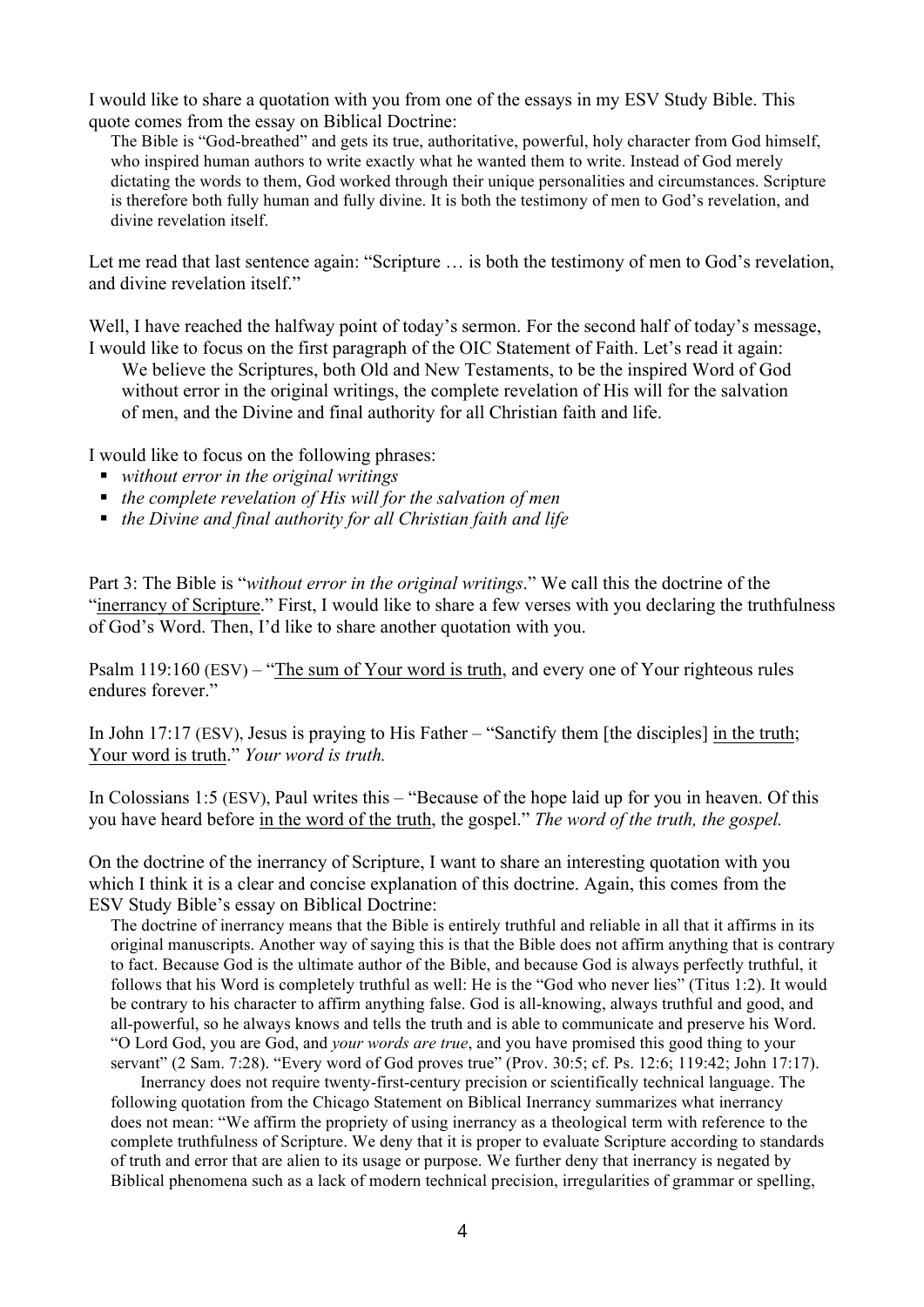observational descriptions of nature, the reporting of falsehoods, the use of hyperbole and round numbers, the topical arrangement of material, variant selections of material in parallel accounts, or the use of free citations" (*Chicago Statement on Biblical Inerrancy*, Art. XIII).

 The inerrancy of Scripture gives the believer great confidence in the Bible as his sure foundation for understanding all God wants him to know and all that he needs for godliness and eternal life.

That last sentence summarizes the main purpose of Scripture very well: the Bible tells us all we need to know to live God-honoring lives and it tells us the way of eternal salvation.

By the way, in both our Statement of Faith and in this quotation I just shared with you, please note that when we speak of the Bible being without error, we say that this refers to *the original writings*, *the original manuscripts*. When Moses and David and the various prophets and apostles wrote down the words, those statements were without error in those original manuscripts. However, over time, as the manuscripts were copied by hand over and over again, some mistakes were made in copying. Today, you can look at any publication of the Bible that has detailed footnotes and you'll find there some statements about some variant readings among some of the older manuscripts. Yes, there are some mistakes in the transmission of the written record, but by and large these are minor and they should not affect our confidence in the inerrancy of the Scripture. In the original composition by the original author, the statements are without error.

## Part 4: The Bible is "*the complete revelation of God's will for the salvation of mankind*."

Let's look one more time at the last statement of my quotation from the ESV Study Bible: The inerrancy of Scripture gives the believer great confidence in the Bible as his sure foundation for understanding all God wants him to know and all that he needs for godliness and eternal life. That sentence summarizes the main purpose of Scripture very well: the Bible tells us all we need to know to live God-honoring lives and it tells us the way of eternal salvation.

John 3:16 (NIV) – "For God so loved the world that he gave his one and only Son, that whoever believes in him shall not perish but have eternal life."

Romans 10:9-10 (ESV) – "Because, if you confess with your mouth that Jesus is Lord and believe in your heart that God raised him from the dead, you will be saved. <sup>10</sup> For with the heart one believes and is justified, and with the mouth one confesses and is saved."

Next, I'll share some verses telling how important Scripture is in telling us the way of salvation. And how important it is for faithful parents to pass on to their kids what the right way is. Let's read what Paul says to Timothy in  $2<sup>nd</sup>$  Timothy 1:5 (NASB) – "For I am mindful of the sincere faith within you, which first dwelled in your grandmother Lois and your mother Eunice, and I am sure that it is in you as well." It is really important for parents to share the gospel message with their children from an early age. That's the way it was for me, as I told you before … I'm so grateful for the excellent Sunday school program my mother sent her kids to. What an important foundation Sunday school can be for our children.

Paul continues some words to Timothy in chapter 3, verses 14 and 15 (NASB). I've already commented on verse 15 earlier today, but let's look also at verse 14 – "You, however, continue in the things you have learned and become convinced of, knowing from whom you have learned them [*from whom you have learned them: from his mother and grandmother*], <sup>15</sup> and that from childhood you have known the sacred writings which are able to give you the wisdom that leads to salvation through faith which is in Christ Jesus."